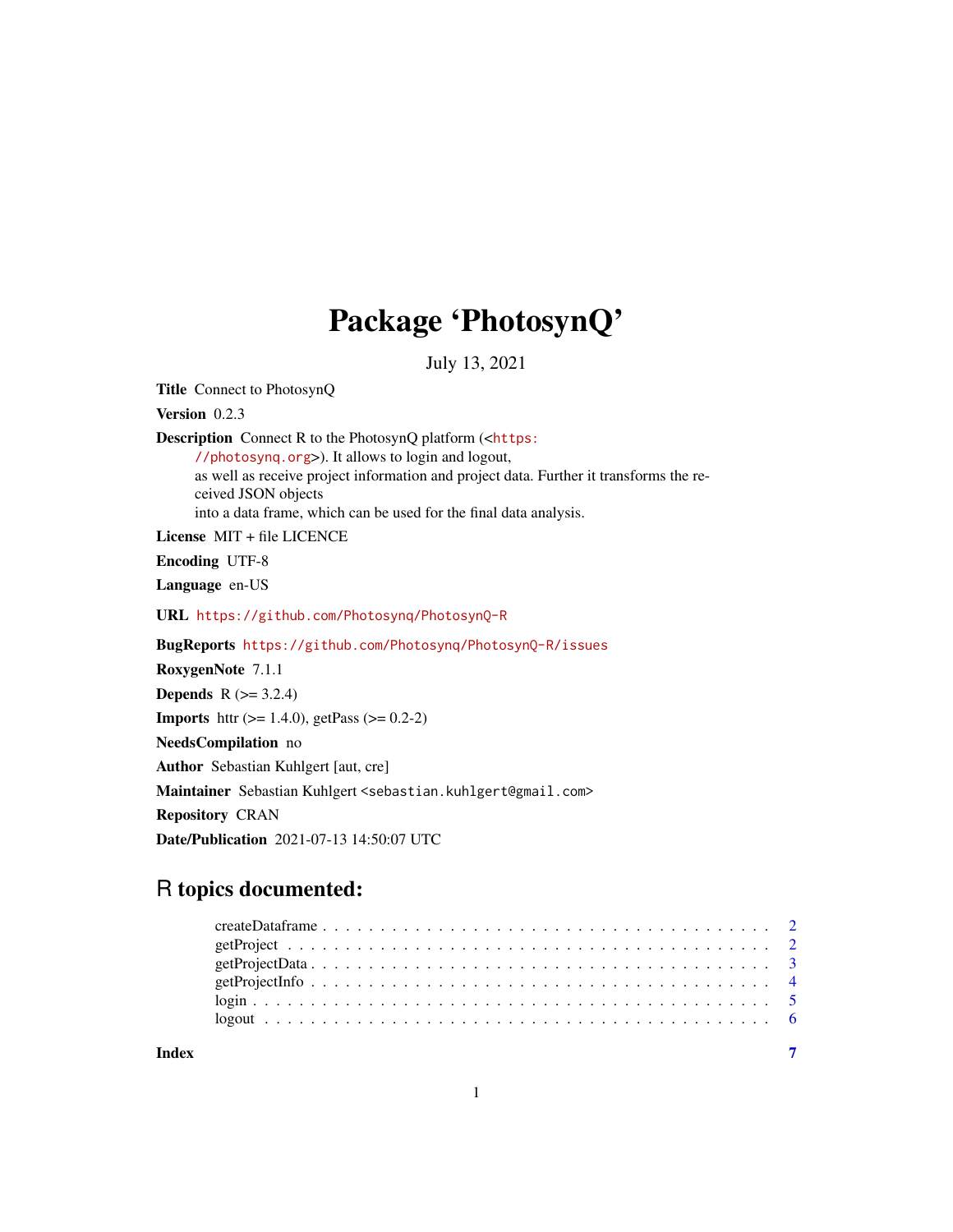<span id="page-1-1"></span><span id="page-1-0"></span>

#### Description

This function creates a data frame with the data for a single 'PhotosynQ' Project.

#### Usage

```
createDataframe(project_info = NULL, project_data = NULL)
```
#### Arguments

| project_info | Object returned by getProjectInfo |
|--------------|-----------------------------------|
| project_data | Object returned by getProjectData |

#### Details

This function allows to create a data frame based on the Project's information ([getProjectInfo](#page-3-1)) and the Project's data ([getProjectData](#page-2-1)). If more than one Protocol was used in a Project, the data frame contains multiple frames, each one named after the corresponding measurement Protocol.

#### Value

Data frame(s) with Project's data for subsequent analysis. In case of issues it will return NULL.

#### Examples

```
project_info <- getProjectInfo(1566)
project_data <- getProjectData(1566)
createDataframe(project_info, project_data)
```

```
getProject Get Project data in a Data Frame from 'PhotosynQ'
```
#### Description

Get Project data using the Project's ID and create data frame(s).

#### Usage

```
getProject(projectID = "", processedData = TRUE, rawTraces = FALSE)
```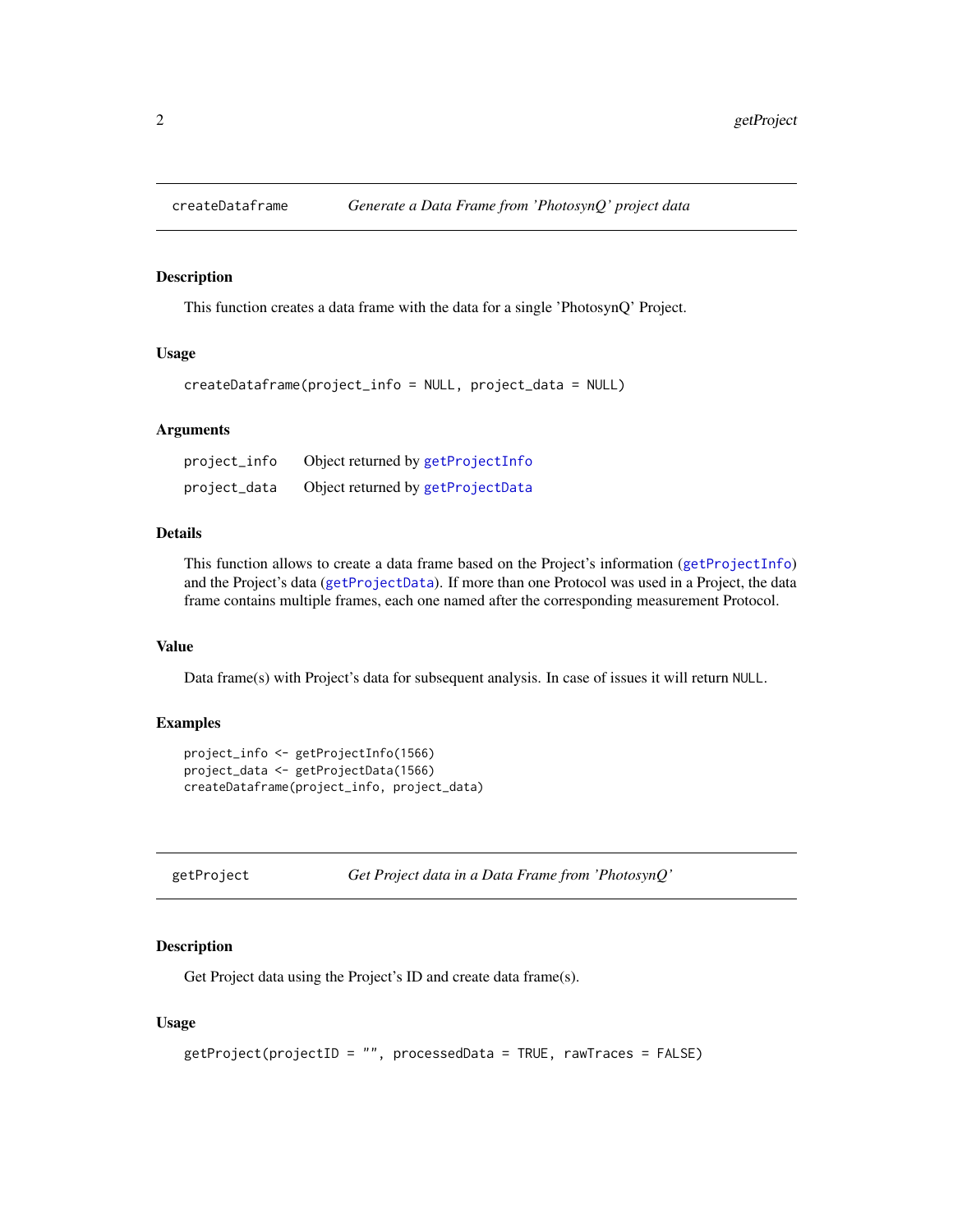## <span id="page-2-0"></span>getProjectData 3

#### Arguments

| projectID     | The ID of your Project (Just copy the Project ID from the project page or your<br>user page)       |
|---------------|----------------------------------------------------------------------------------------------------|
| processedData | (optional) Receive the processed data when set to TRUE, receive raw Data when<br>set to FALSE.     |
| rawTraces     | (optional) Adds raw traces to processed data. It is ignored when processed Data<br>is set to TRUE. |

#### Details

This function produces a data frame for a 'PhotosynQ' Project using the Project's ID. The ID can be found on the Project's page on the 'PhotosynQ' website. This function call includes the Project data as well as information. In case multiple protocols were used, each protocol is in a separate data frame. By default the processed data is not included. The parameter rawTraces can be set to TRUE to include the rawTraces in combination with the processed data. By default the recorded traces are not received. When the original data structure is needed, separate calls have to be used including [getProjectInfo](#page-3-1) and [getProjectData](#page-2-1).

#### Value

Separate data frame per protocol including measurement data and answers to Project.

#### Note

Including the raw data and/or the traces will increase the data frame size significantly.

## Examples

getProject(1566)

<span id="page-2-1"></span>getProjectData *Get Project Data from 'PhotosynQ'*

#### Description

Get Project Data using the Project's ID

#### Usage

```
getProjectData(projectID = "", processedData = TRUE, rawTraces = FALSE)
```
#### Arguments

| projectID     | The ID of your Project (Just copy the Project's ID from the project page or your                   |
|---------------|----------------------------------------------------------------------------------------------------|
|               | user page)                                                                                         |
| processedData | (optional) Receive the processed data when set to TRUE, receive raw Data when<br>set to FALSE.     |
| rawTraces     | (optional) Adds raw traces to processed data. It is ignored when processed Data<br>is set to TRUE. |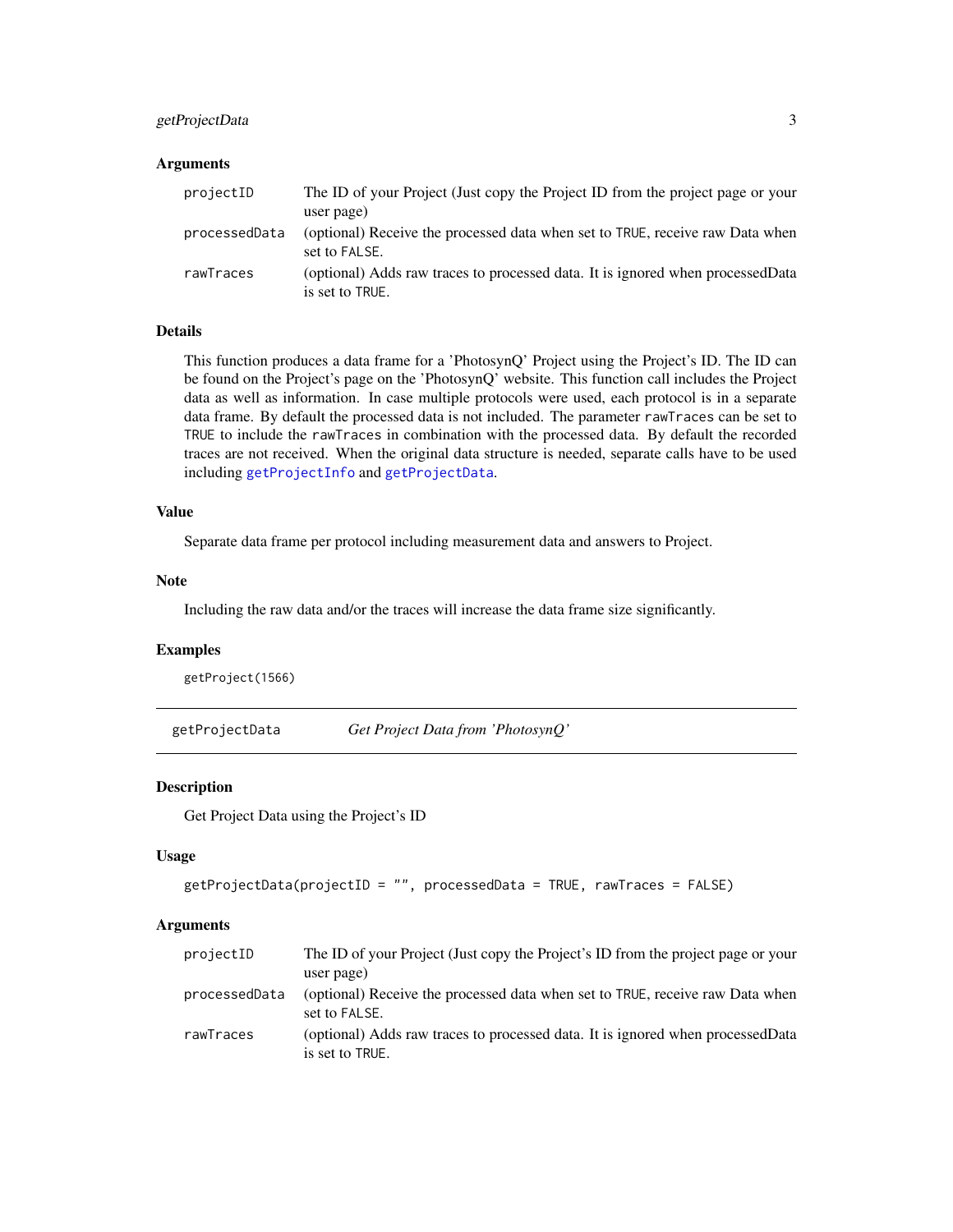## <span id="page-3-0"></span>Details

This function receives the data from 'PhotosynQ' for a specific Project. The revceived data is in the original 'JSON' structure. When setting the processedDate to FALSE the raw data will be received instead of the processed data. By default the processed data is not included. The parameter rawTraces can be set to TRUE to include the rawTraces in combination with the processed data. By default the traces are not received.

## Value

Project data is returned in the 'JSON' format. In case of issues it will return NULL.

#### Note

Including the raw data and/or the traces will increase the data frame size significantly.

#### Examples

getProjectData(1566)

<span id="page-3-1"></span>getProjectInfo *Get Project Information from 'PhotosynQ'*

#### Description

Get Project Information using the Project's ID

#### Usage

```
getProjectInfo(projectID = "")
```
#### Arguments

projectID The ID of your Project (Just copy the Project ID from the project page or your user page)

## Details

This function receives the information about a project from 'PhotosynQ' including used Protocols and Project Questions. The information is also required to process the Project's data for the data frame used in the [createDataframe](#page-1-1) function.

#### Value

Project information is returned in the 'JSON' format. In case of issues it will return NULL.

#### Examples

getProjectInfo(1566)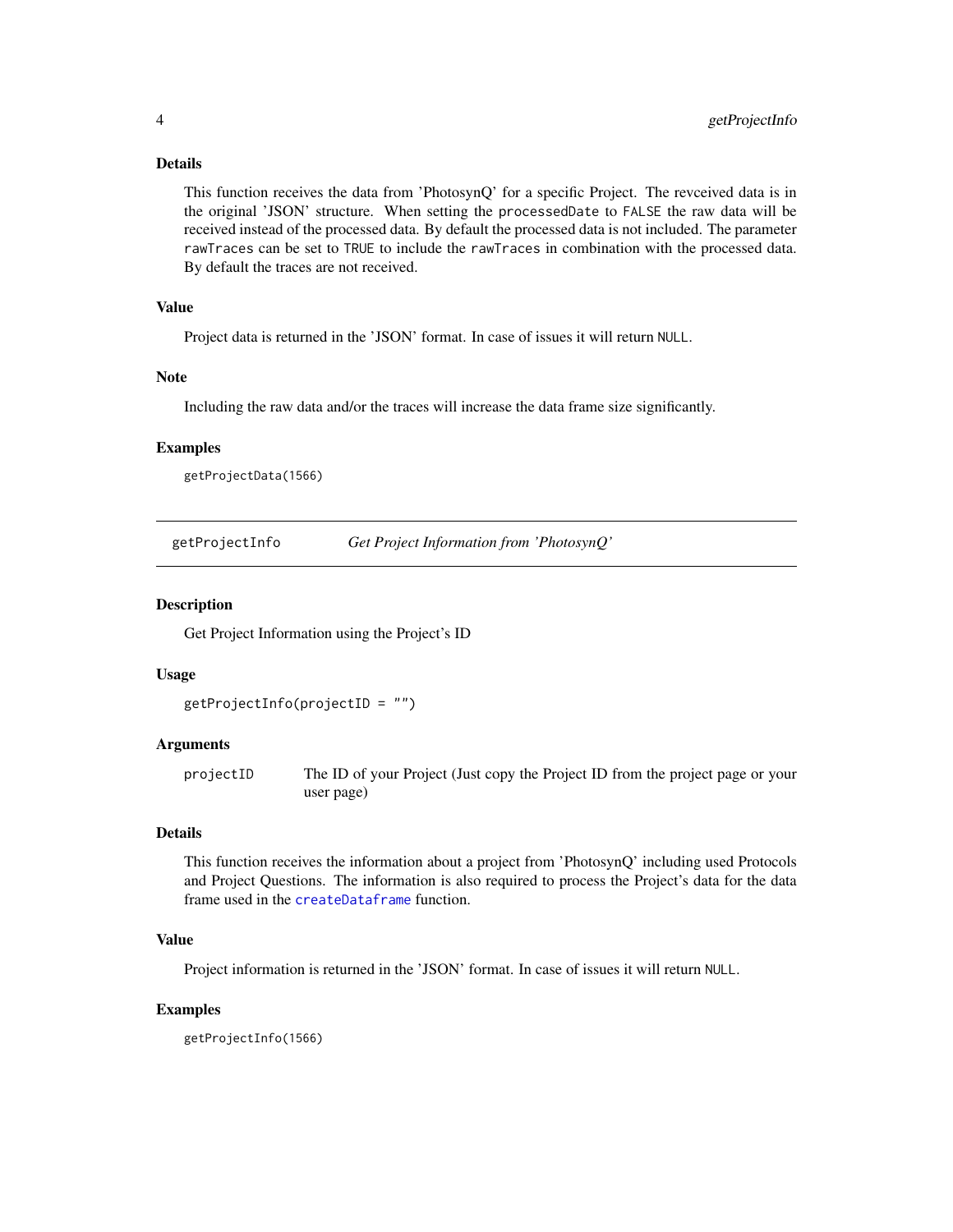<span id="page-4-0"></span>

#### Description

Login to 'PhotosynQ' to allow data access.

## Usage

login(email = "", url = photosynq.env\$DEFAULT\_API\_DOMAIN)

## Arguments

| email | Your email address you use to login                            |
|-------|----------------------------------------------------------------|
| url   | (optional) Change the default URL to point to another instance |

## Details

This function allows a user to login to 'PhotosynQ' and start a session. The functions [getProjectInfo](#page-3-1), [getProjectData](#page-2-1), [getProject](#page-1-2) and [logout](#page-5-1) require a session started by login in. A login is only required once at the beginning of a session.

#### Value

Session key is received and session data is stored as a global variable. Otherwise nothing is returned.

#### Note

The password needs to be entered in a dialog and gets never saved nor should it be saved anywhere in the code.

## Examples

```
## Not run:
login("john.doe@domain.com")
```
## End(Not run)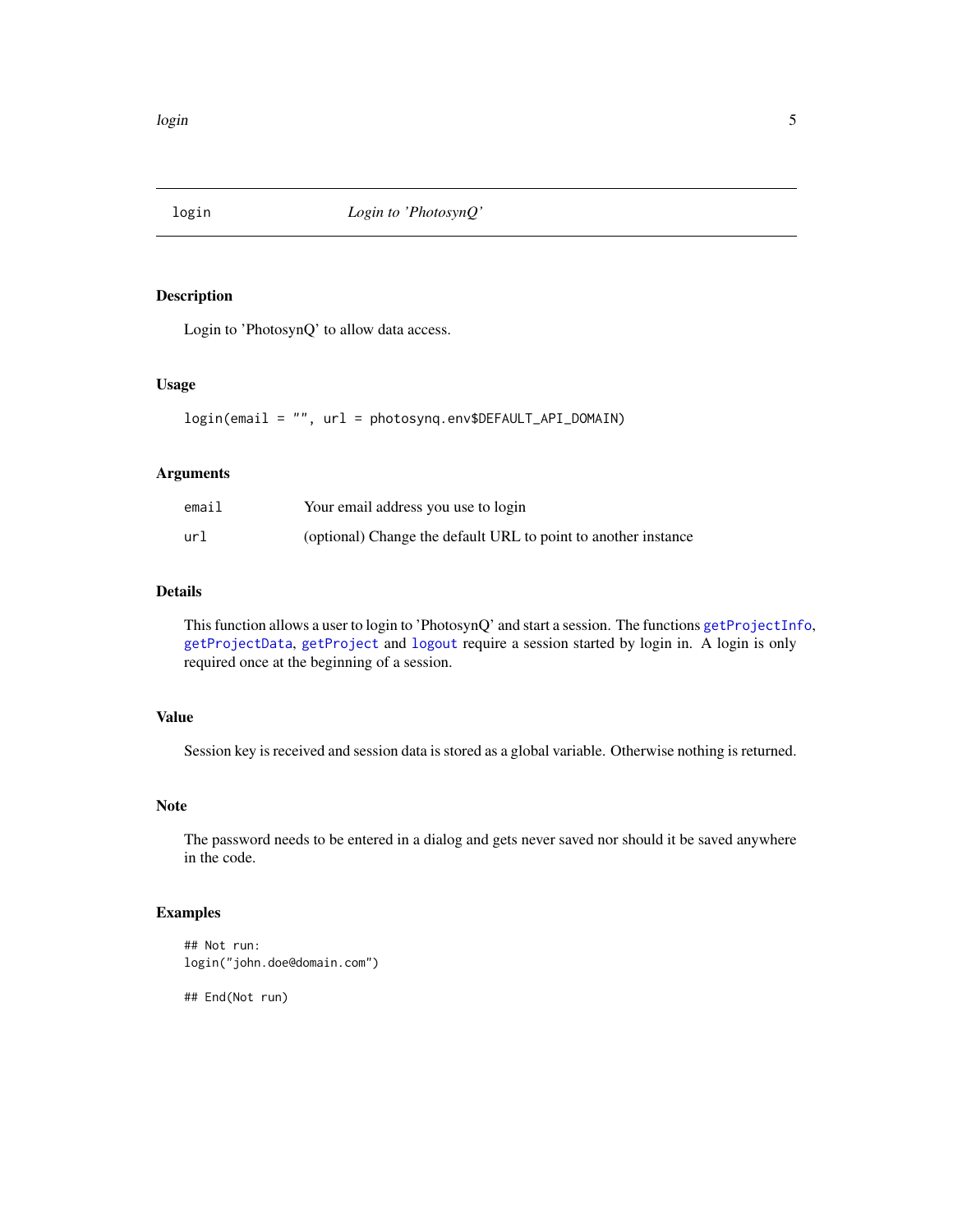<span id="page-5-1"></span><span id="page-5-0"></span>

## Description

Logout from 'PhotosynQ' and end session

## Usage

logout()

## Details

This function ends the current session and logs out the current user out from 'PhotosynQ'. Use the login function to sign in again and start a new session if needed.

## Value

Session data is removed from the global variables. Nothing is returned

## Examples

logout()